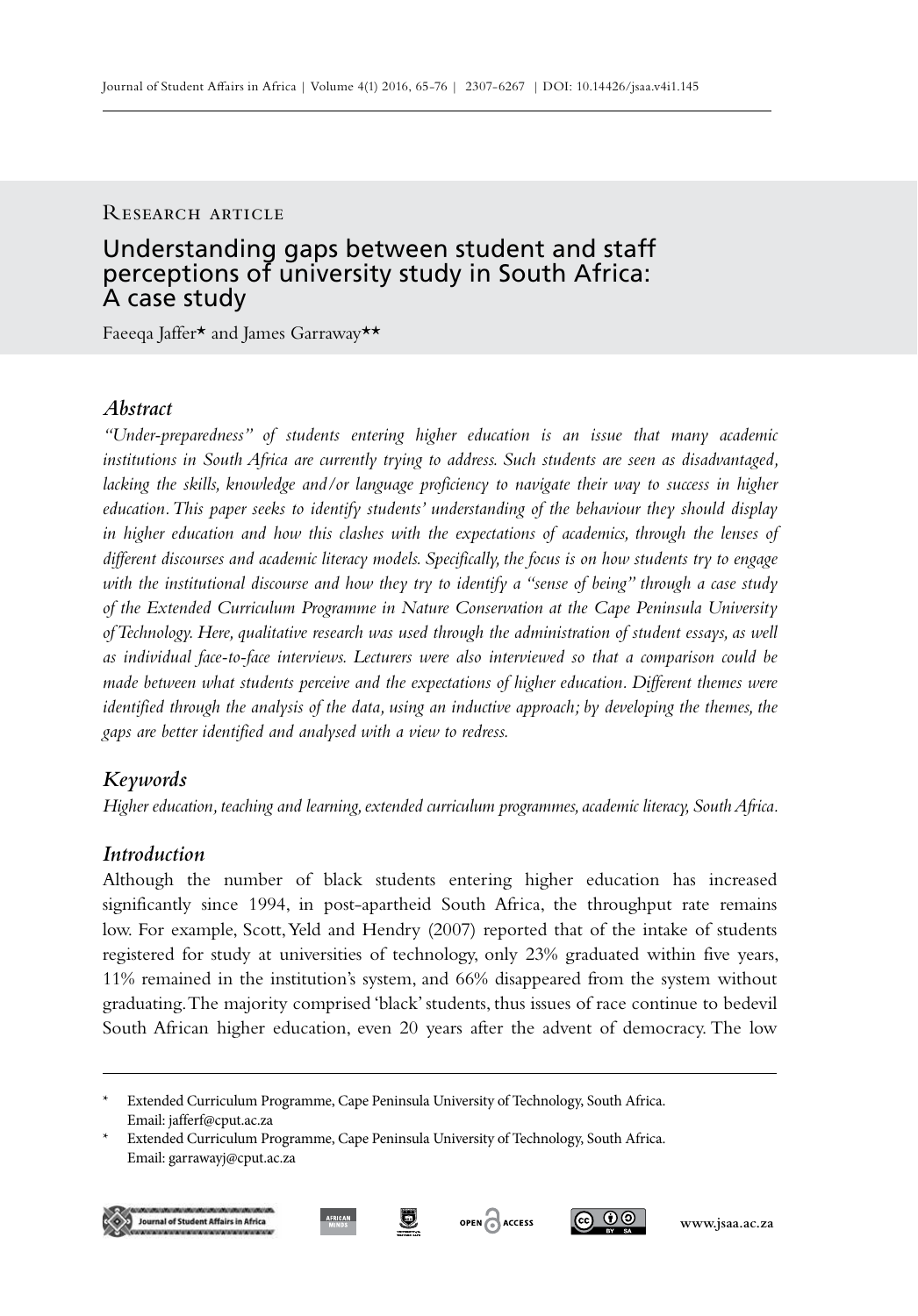throughput rate could be attributed to a variety of reasons, including socio-economic factors (Scott, Yeld & Hendry, 2007), as well as students struggling to access the discourse of the institution (Boughey, 2008).

One response to low throughput of black students in South African universities and the associated issue of high levels of under-preparedness of first-year students is the introduction of Extended Curriculum Programmes (ECP). ECPs are foundation programmes where the focus is on enabling talented students from disadvantaged educational backgrounds to build sound academic foundations for success in the programmes of their choice. Disadvantage is and remains a contested term, which may differ across institutions. In the South African university context, it usually refers to black students (including Indian and Coloured students) who may meet general Faculty entrance requirements but not necessarily those of the programme, or who fall into a borderline category (Leibowitz & Bozalek, 2015; Dhunpath & Vital, 2012).

Not only is the issue of "disadvantage" contested, but so, too, the purpose of the ECP itself. ECPs, as they stand, may further perpetuate racial differences as opposed to creating equal opportunities for success at university (Leibowitz & Bozalek, 2015). Rather, the authors suggest, all students should be seen as having different learning needs regardless of their racial heritage. Thus more flexible mainstream curricula to accommodate diversity, rather than the current ECP model, would go some way to reducing differentiation, and possibly stigmatisation, on the basis of race.

In this context, the research reported in this paper was conducted in the Nature Conservation ECP in the Faculty of Applied Science at the Cape Peninsula University of Technology, in the early part of 2012. As the ECP is specifically designed to assist students in entering higher education and succeeding, it is an ideal site to explore the difference in discourse between students and staff and it allows us to comment on ways to better assist in teaching and learning. By exploring the perceptions of staff and ECP students of what it means to be a Nature Conservation student, a better understanding may be gained of differences between what students bring with them to the university and the university requirements.

The starting point for this research is that university practices are, by and large, different from practices in everyday life. This particular difference is captured in Bernstein's (1999) analysis of more formal knowledge discourses typical of traditional university fields. These "vertical discourses" (Bernstein, 1999, p. 159) are typified by dense and abstract conceptual networks that serve to organise knowledge and explain events. Horizontal discourse, on the other hand, is likely to be "oral, tacit, local, specific to particular contexts, multi-layered and contradictory across but not within contexts" (p. 157). This is the dominant discourse of the home and society. Even though schooled knowledge may contain some elements of vertical discourses, there still tends to be a divide between school and university discourses (Boughey, 2008; Slonimsky & Shalem, 2006).

An additional way of understanding differences between different institutions and practices is through Gee's (1990) concept of discourses. He views discourse as the ways in which people act out different societal roles and how they use and interpret language. Each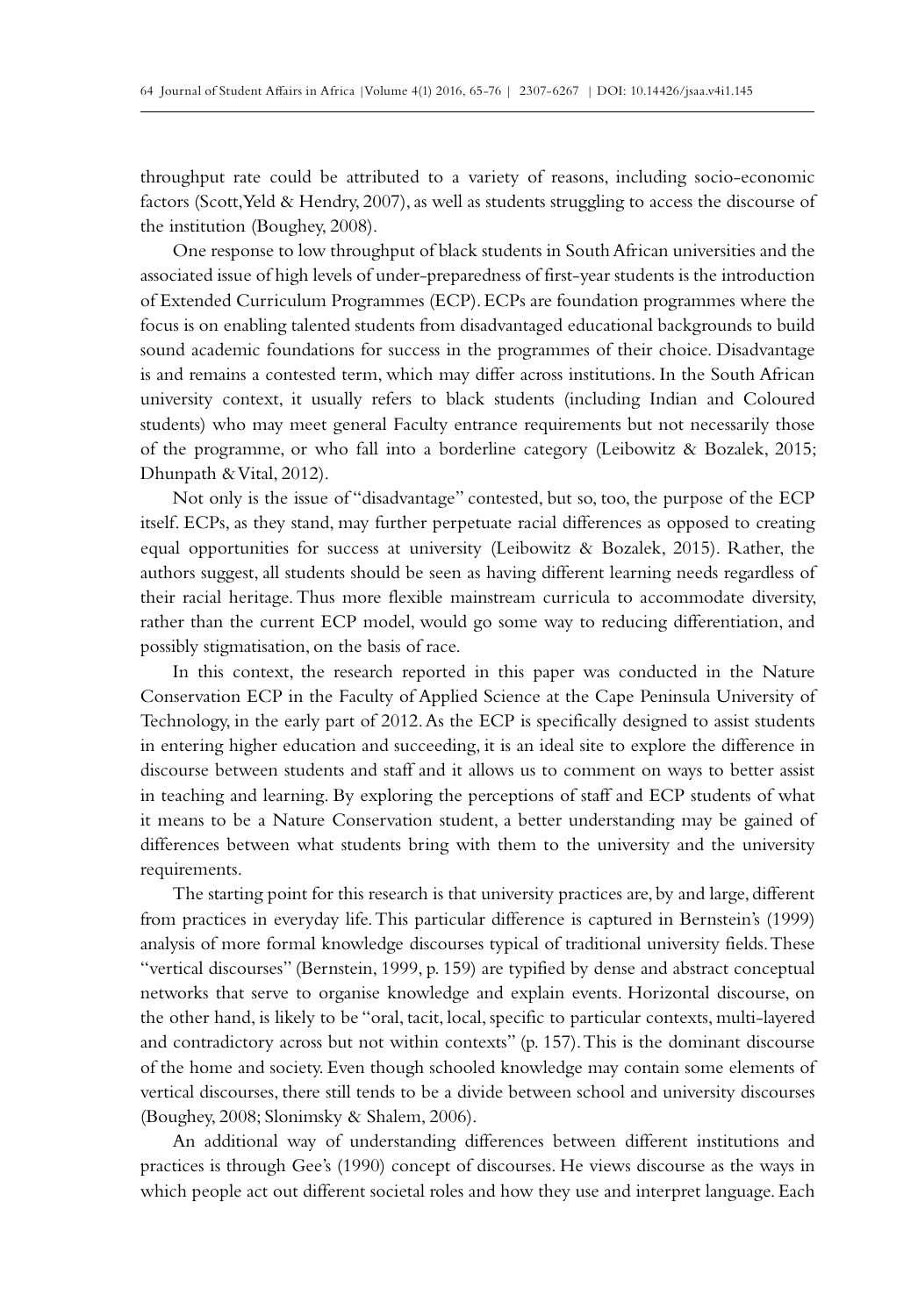community and social group masters a home-based discourse that integrates words, actions, interactions, values, feelings, attitudes and thinking in specific and unique ways. Discourse contributes to the construction of systems of knowledge and belief. These are connected to a particular social group's way of being in the world, their "form of life", their identity, who they take themselves to be (Gee, 1996). Thus, in terms of discourse, academic practices are constituted through webs of values, criteria, conceptual tools, specialised means of activity, and forms of communication that practices in other sites of knowledge production do not fully share, though they may have some elements in common (Slonimsky & Shalem, 2006, p. 38).

Boughey (2013) explains, following and developing Gee's discourse theory, that entering higher education is neither a natural process nor one easily acquired; the transition needs much support from staff to students and what counts as "being a student" to be overtly taught. Certain discourses may enable or disable access; this can be seen in Boughey's view of home-based literacies that are linked to individuals' chances of accessing and succeeding in higher education. According to Boughey (2008, p. 7):

A position which views education as natural would have to argue that working class students do less well in education because they themselves are lacking in some way; that is: the reasons for failure would be located in factors inherent to the individual.

Boughey (2013, p. 5) argues that literacy practices are embedded in those discourses, and academics need to understand those practices as related to valuing and believing, and to a person's identity and sense of self.

Access to higher education can be further complicated as, according to Boughey (2013, p. 3), literacy is a multiple rather than unitary phenomenon, and is more than the ability to read and write. She identifies multiple academic literacies, and these literacies are related to disciplinary difference. There are values that underpin these, rather than a generic set of practices often conceptualised as skills.

Lea and Street (2006) propose a three-tier model for what has come to be known as "literacy" at universities. There is, firstly, the skills model, in which becoming literate is largely a technical task to be learnt independently of the discipline under study or even the nature of the university. This includes sentence and paragraph level but may also include more general reading and writing skills such as identifying main points, summarising and essay writing (Lea and Street are less clear where these latter skills lie). The second enculturation model focuses strongly on literacy as being embedded generally in how knowledge is understood at university, for example as distantiated from personal experience (Slonimsky & Shalom, 2006) but also embedded in and partly structured by particular disciplines. Thus Nature Conservation would have particular reading and writing requirements that are different from, for example, Chemistry studies. In the enculturation model, the particular literacies of university and the discipline would need to be overtly taught. The third model, academic literacy, contains elements of the first two but understands literacy as less fixed in time involving issues of "meaning making, and identity that are implicit in the use of literacy practices within specific institutional settings" (Lea & Street, 2006, p. 370).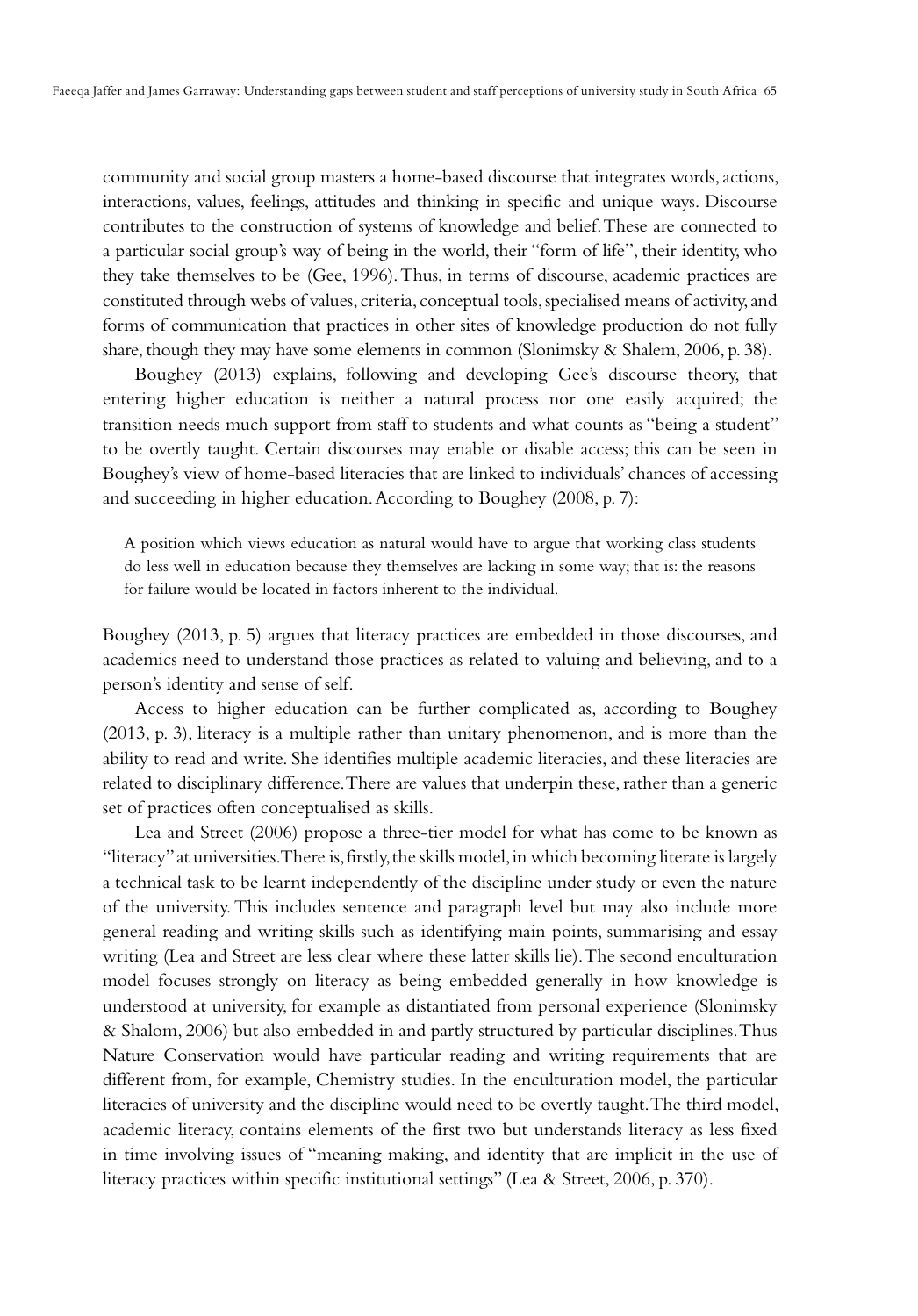McKenna (2004), like Boughey, acknowledges that students' background does not make it easy to take on a literacy practice, pointing to the difficult transition into higher education and that consideration needs to be given to the fact that students need to be guided into academic practices. Students' home-based and previous schooling practices are different from those of higher education and, at times, may not be enough of a basis for students to deal with higher education. Accordingly, this paper sets out to examine perceptions of studying at university from both students and staff, and to investigate whether there are differences and, if so, what the nature of these differences is. The research can then contribute to our understandings of "discourse clashes" at university, as raised by Boughey and McKenna. It can also contribute to a better understanding of the high dropout rate of predominantly black students at South African universities.

# *Research methods*

Interviews were conducted with eight first-year Nature Conservation students on ECP and three lecturers who have extensive teaching experience in the programme. Lecturers were interviewed to obtain a clear understanding of what Nature Conservation entailed and what completing a National Diploma in Nature Conservation would allow students to do. We wanted to get clarity on the expectations of academics; we also wanted to establish what were considered valuable ways of learning from academic staff. Responses would also serve as a yardstick for gauging the responses of the student participants.

In this study, participants were not directly asked what they thought the gap to be; rather, their understandings of what was involved in studying in the field were probed. What constituted any possible gap could then be inferred by comparing student and staff responses to the questions. Students and staff were asked what they understood the field of Nature Conservation to entail, as well as what they understood constituted learning within the field.

### **Data analysis**

An inductive approach was first employed to analyse data, and data from staff and students was treated separately. According to Thomas (2006, p. 239), the primary purpose of an inductive approach is to allow research findings to emerge from frequent, dominant, or significant themes inherent in the raw data, without the restraints imposed by structured methodologies.

Data was analysed and coded repetitively so that categories could be formulated. The type of coding used first was *in vivo* coding (Saldaña, 2009, p. 4) in that reference is made directly to what participants have said. These are referred to as patterns in Table 1 (see below). From the patterns, categories of student and staff perceptions of what it is to be a nature conservation student could then be identified by providing words or short phrases that described and organised the raw data into the themes. Patterns and themes were tabulated (Table 1) so that differences in perceptions could be identified across the themes, as discussed in the findings. These gaps were then linked to discourse theory and understandings of academic literacy in the discussion and conclusion sections so that recommendations may be made for future practice.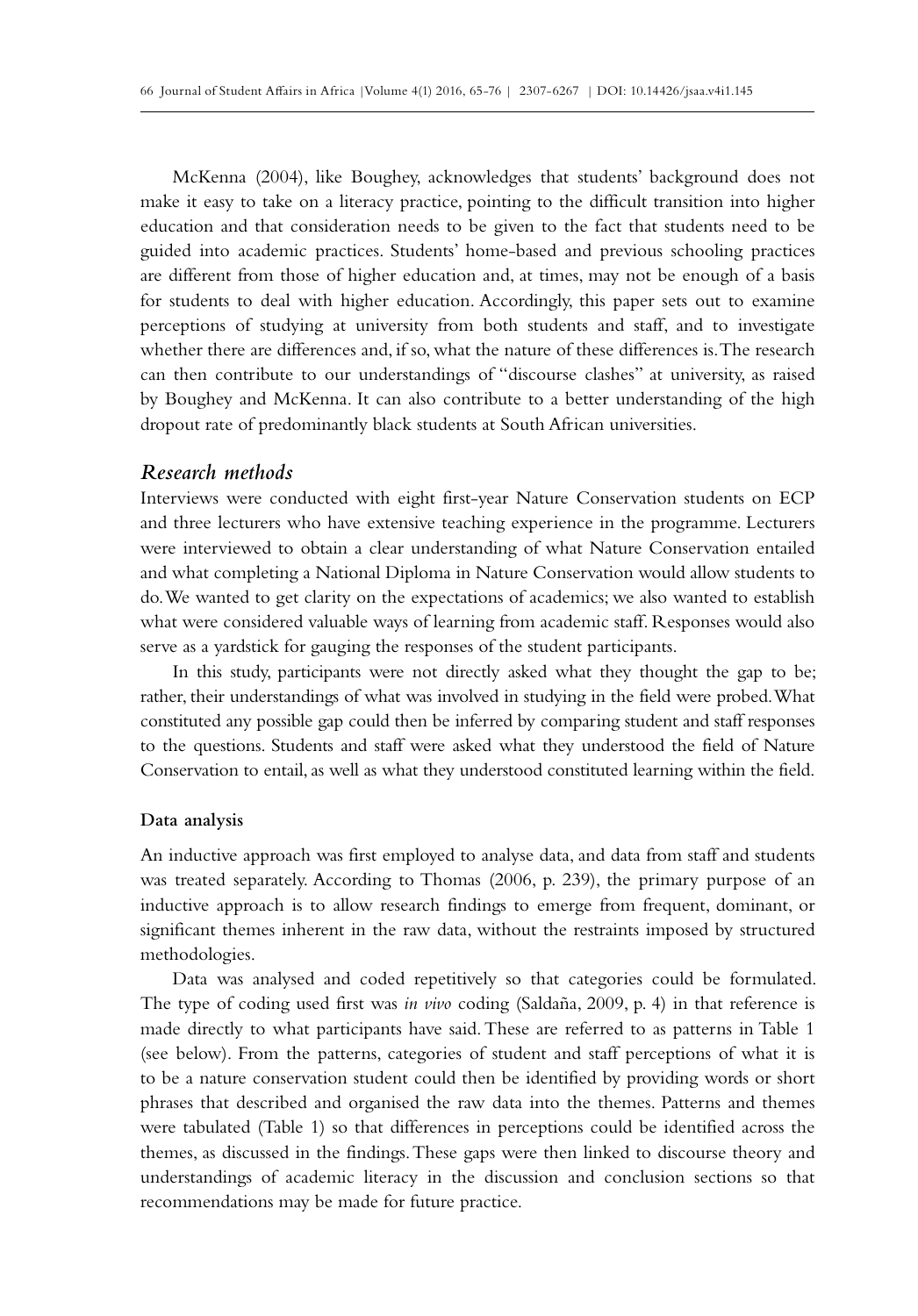# *Research findings*

The patterns identified from the student and staff interviews could be classified into the four following themes, as reflected in Table 1: (1) *Attitude to learning* reflects the general characteristics that students should have to be successful as students – these include the kinds of dispositions students are inclined to use or avoid to achieve success (this could refer to the hard work needed to be invested in their studies, focus on studying in the field, and the time and attention needed for subjects): (2) *Literacy* in this study comprises a variety of discourses; ways of thinking and behaving with their own sets of rules and values for meaning-making, which should be acquired implicitly or explicitly (McKenna, 2010, p. 16). We divided the theme of literacy into two subsections: *general university literacy* and *disciplinespecific literacy.* The former focuses on skills such as reading, summary writing, more general writing and referencing; discipline-specific literacy refers to the specific ways of thinking and behaving in the discipline and keeping abreast of current research and events, as well as the scientific writing and presentation of knowledge required of students, critical thought, problem-solving and laboratory skills; (3) *Knowledge for the course* refers to the basic concepts of biology and knowledge of biology that are required in the field. It also refers to any other subject content knowledge that students engage with for the purpose of completing a National Diploma in Nature Conservation; and (4) *Understanding of the field* refers to the characteristics that students and lecturers feel are necessary for pursuing a career in Nature Conservation.

Once themes were identified, it was possible to analyse differences across the themes.

Differences across the themes were not uniform; in some themes, the data indicated relatively small differences, whereas in others the data indicated the gap more strongly. For example, under *knowledge for the course,* students understood that there was an expectation that they needed a foundation in biology and that there was an element of memorization involved in being in the programme, and staff gave similar responses; these issues were not explored further as the focus was the "gap."

There were significant mismatches in the *attitudes to learning*, *understanding of the field* and the *literacy skills* that lecturers expected students to display. Even though students conveyed some understanding of these themes, it was not the same understanding that lecturers expected from them. What follows is a brief summary of the findings of differences under the themes: *attitude to learning*, *literacy* and *understanding of the field*.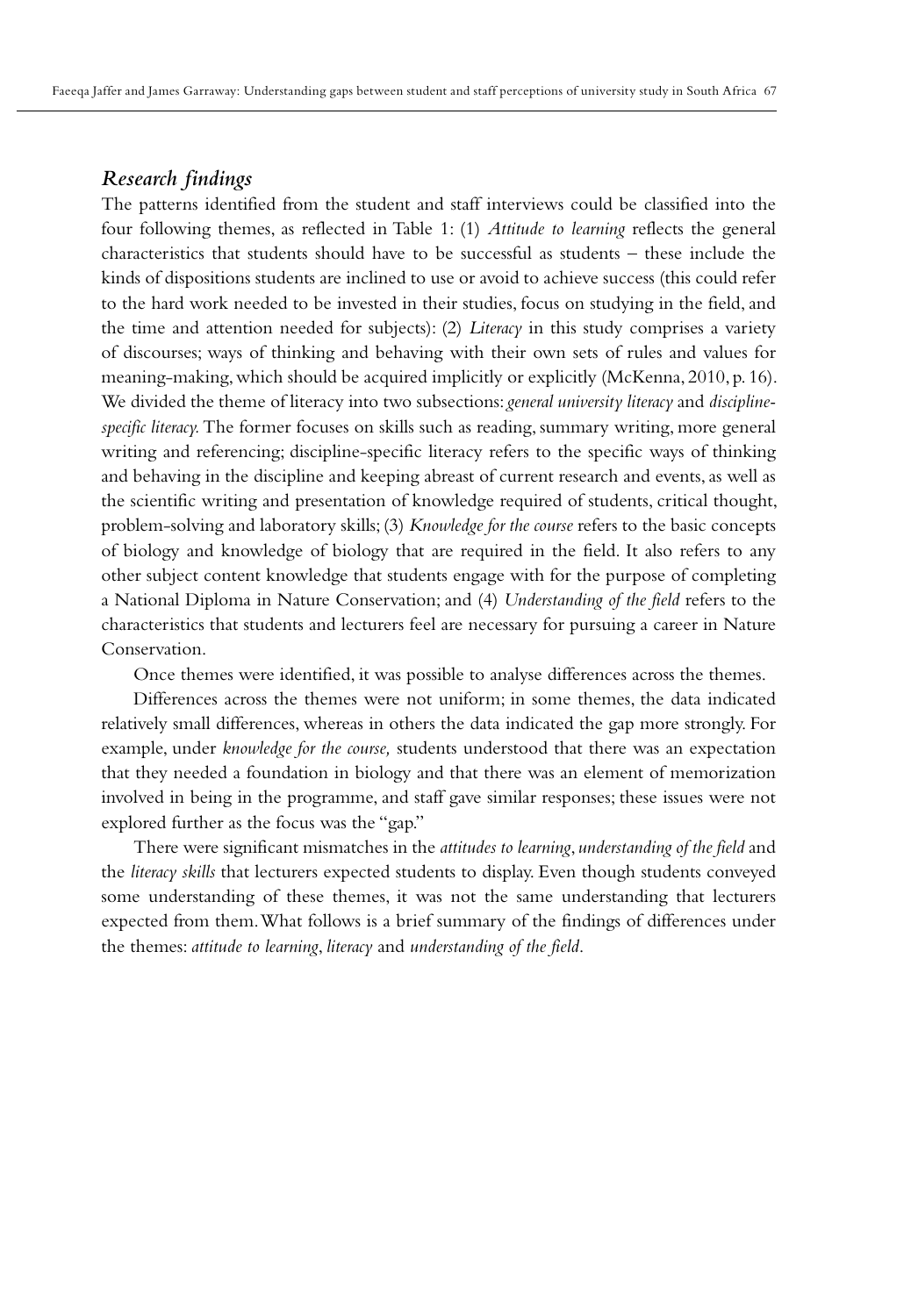|                                                | Table 1: Patterns and themes of student and staff understanding of Nature Conservation                                                                                                                                                                                                                                                                                                                                                                             |                                 |                                                                                                                                                                                                                                                                                 |
|------------------------------------------------|--------------------------------------------------------------------------------------------------------------------------------------------------------------------------------------------------------------------------------------------------------------------------------------------------------------------------------------------------------------------------------------------------------------------------------------------------------------------|---------------------------------|---------------------------------------------------------------------------------------------------------------------------------------------------------------------------------------------------------------------------------------------------------------------------------|
| Questions                                      | Lecturer patterns                                                                                                                                                                                                                                                                                                                                                                                                                                                  | Themes                          | Student patterns                                                                                                                                                                                                                                                                |
| What is learning<br>Conservation?<br>in Nature | Takes responsibility/Persistent/Resilient/Goal driven/Ability<br>Enthusiasm and passion/Desires to be in the field/Is curious/<br>to work in groups/Committed/Inquisitive/Assertive/Takes<br>Works independently<br>initiative/                                                                                                                                                                                                                                    | Attitude to<br>learning         | Focus on studying in the field and resisting peer<br>subjects/Independent learning/Unwillingness<br>pressure/Need time and special attention on<br>to engage discuss in class/Learning can be<br>alienating                                                                     |
|                                                | discuss things and communicate/Ability to defend their point<br>Write and listen at the same time/Take notes even though<br>received/Express themselves/Make arguments/Ability to<br>they are given certain notes/Numeric proficiency/Basic<br>Computer literate/Read widely/Expand on knowledge<br>draw/Express themselves orally or in writing/<br>comprehension and interest in reading/Writing skills/<br>of view/Need to engage with their work<br>Ability to | General university<br>literacy  | Read and understand notes/ Note taking/<br>Summary writing/Reading/Referencing                                                                                                                                                                                                  |
|                                                | Have own opinion on topics/Scientifically minded (analyse, be<br>observant)/Interpretation of knowledge/Understand the world<br>around them, a kind of ecological awareness/Should be aware<br>own context (does it make sense in their world?)/Initiative to<br>be able to discern between things, subtle differences/<br>of the linkages between different things/Apply it in their<br>immerse themselves in the field (volunteering)<br>accurate,               | Discipline-specific<br>literacy | Act like a scientist/Different way of thinking/<br>writing/Specific presentation of knowledge/<br>Research and observe/Scientific and formal<br>Critical thinking/Knowledge of scientific<br>concepts/Live what you study                                                       |
|                                                | Good grounding in biology/Rote learning in first year (basic<br>and terms that need to be learnt) necessary to use<br>field guide book<br>concepts                                                                                                                                                                                                                                                                                                                 | Knowledge for the<br>course     | foundation/Keep up with current research and<br>Knowledge of history, law, etc./Laboratory<br>skills/Knowledge of basics/Strong biology<br>events                                                                                                                               |
| What is Nature<br>Conservation?                | Conservation and protection of natural resources: flora, fauna,<br>soil, water/Management of people and natural resources/<br>Office based/Hard, manual labour                                                                                                                                                                                                                                                                                                     | Understanding of<br>the field   | understand/Make a difference/Protect animals/<br>others/Protect environment/Desire to work<br>Love of animals/Love of the outdoors/Love<br>of science/Curiosity/Desire to learn more/<br>Discover new things/Easy to grasp/Easy to<br>Nature is important/significant/Educating |
|                                                |                                                                                                                                                                                                                                                                                                                                                                                                                                                                    |                                 | with community/Be somebody                                                                                                                                                                                                                                                      |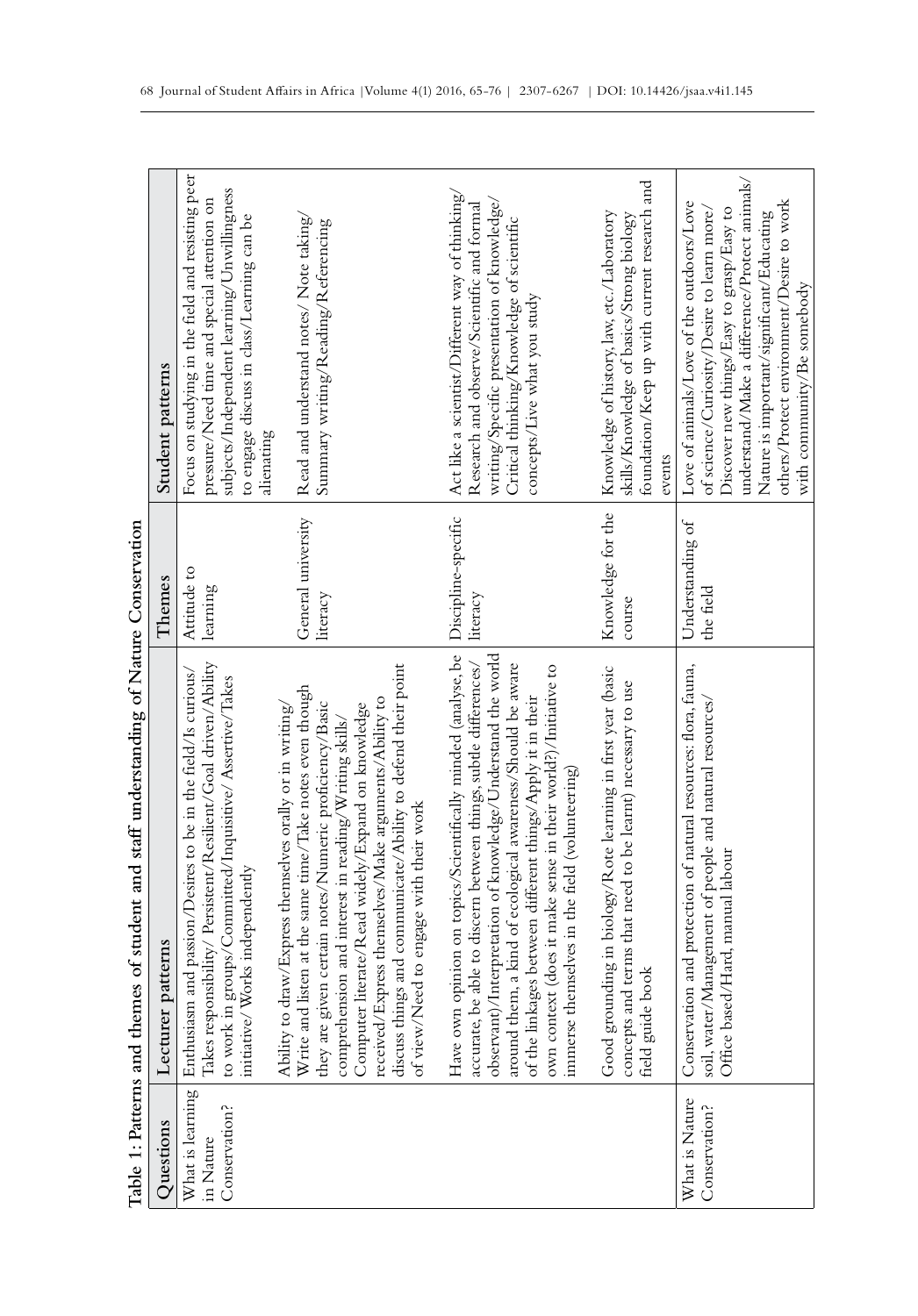#### **A comparison of attitude to learning**

The lecturers' expectation was to have students who were active, participated, negotiated and learnt practices; however, this was possibly not made overtly clear to students. Lecturers expected students to read beyond what they had been instructed to read in lectures and contended that students needed to construct a deeper understanding of academic knowledge and skills by themselves. Lecturers further elaborated on this point:

They need to be interested – you know in what is happening around them  $\ldots$  if they look out they can see an animal or plant whatever it is and understand. They need to have that curious eye for what's happening ... enquiring … be independent … open to arguing without quarrelling … have a can-do-attitude … be persistent … resilient and be assertive. (Lecturer 2)

[They should] be curious, learn independently … should have a love of the outdoors as their job requirements would require them to be outdoors. (Lecturer 3)

These were dispositions (enquiring and open to argument) and qualities (independent, resilient, assertive, can-do attitude) that lecturers wanted students to have. Students, on the other hand, generally took a more technical view of "working hard". For example, one student believed that working hard meant to "do all your assignments and work". Furthermore, students expressed the belief that "resisting peer pressure" and "taking time and special attention on subjects" were necessary attitudes for successful learning.

#### **A comparison of general university literacy**

Students generally understand that they are required to take notes while in class and that they are also expected to go over their notes:

She just gave us work the first day, lots of notes and we took it, she said you must study your work, you must study your work and then she gave us an introduction to the course it was fine ... (Student 2)

The lecturers' views on notes are somewhat different. There is an expectation that even though students need to pay attention and listen during lectures, they need to make additional notes, even though the lecturer might not indicate this. Students entering higher education may not have previously dealt with taking additional notes and therefore may be at a considerable loss in the new educational setting. Without proper instruction in ways of behaving, such as note taking, but also regular re-reading and review, students may lag behind in their learning. At the same time, lecturers may view this difficulty as something students should just know and their inability to exhibit it as a deficiency:

 $\ldots$  take additional notes – which – by the way, I've noticed – students can't do anymore – generally – they cannot listen and write at the same time ... not just read through the notes but someone who goes to the library, picks out some relevant books, which we have given them the titles of – and does some further reading ... (Lecturer 1)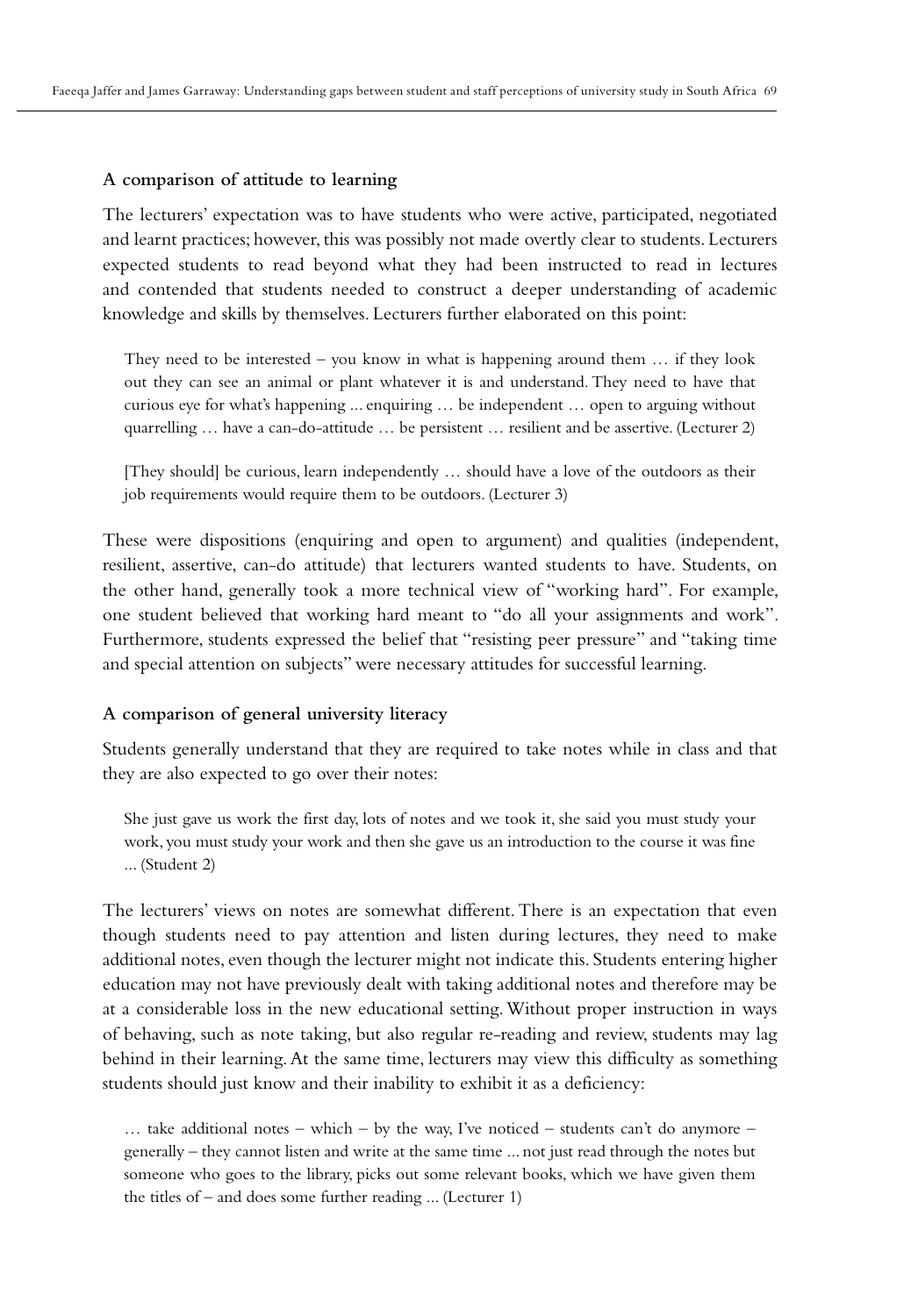#### **A comparison of discipline-specific literacy**

Students understood that the course involved reading, although they struggled with the scientific concepts specific to the programme. Students also noted that even though these are issues that they struggle with, they are still expected to work on their own and develop opinions on the topics:

It is a very hard course to study especially if you don't like reading too much ... the language and some subjects are difficult … because you don't actually understand; you must do it by yourself and use your own opinion so that they can know that you understand the work. (Student 2)

The issue of forming opinions about reading material could pose a problem to students, as the topics that they are required to read about on their own are topics that may be unfamiliar to them. The fact that they are reading these topics on their own may not allow for links to be made or the relevance to be gathered. Lecturers may not realise that they need to familiarise students with reading practices and also show them the relevance of the topic, and that this needs to be done in a structured manner.

Lecturer 1 elaborates that the reading that she requires from students goes beyond notes, textbooks, or recommended reading provided by academics, as it requires students to read in the field to keep abreast of current events and research. Although this lecturer would make overt the expectations that she had of students, there is also the expectation that students, once shown, would then carry on independently. She also shows that not only does she require students to explore their field further via reading, but also to develop ways of thinking about the topic and positioning themselves with regard to the topic. Lecturer 1 had tried inducting students into developing an appropriate reading practice, but at the same time she felt that once students were shown this, she expected them to do this independently, as illustrated here:

… get them to actually read … I used to make them find newspaper articles on environmentally related topics of their choice, and they would then have to summarise it and give their opinions ... I would like a student to actually have his or her own opinion about an environmental topic – but to have your own opinion, you have to have some knowledge and therefore you have to read – you can't formulate it … (Lecturer 1)

Furthermore, it appears that even though students may be given guidance in the form of, for example, handouts, they are not always aware of what the field involves:

... our lecturers will tell us, ok, this is how you are supposed to do it and they give us handouts, guidelines to follow ... With that kind of subject, it is kind of vague really, we never really get the whole this is what's expected from the subject (Student 2).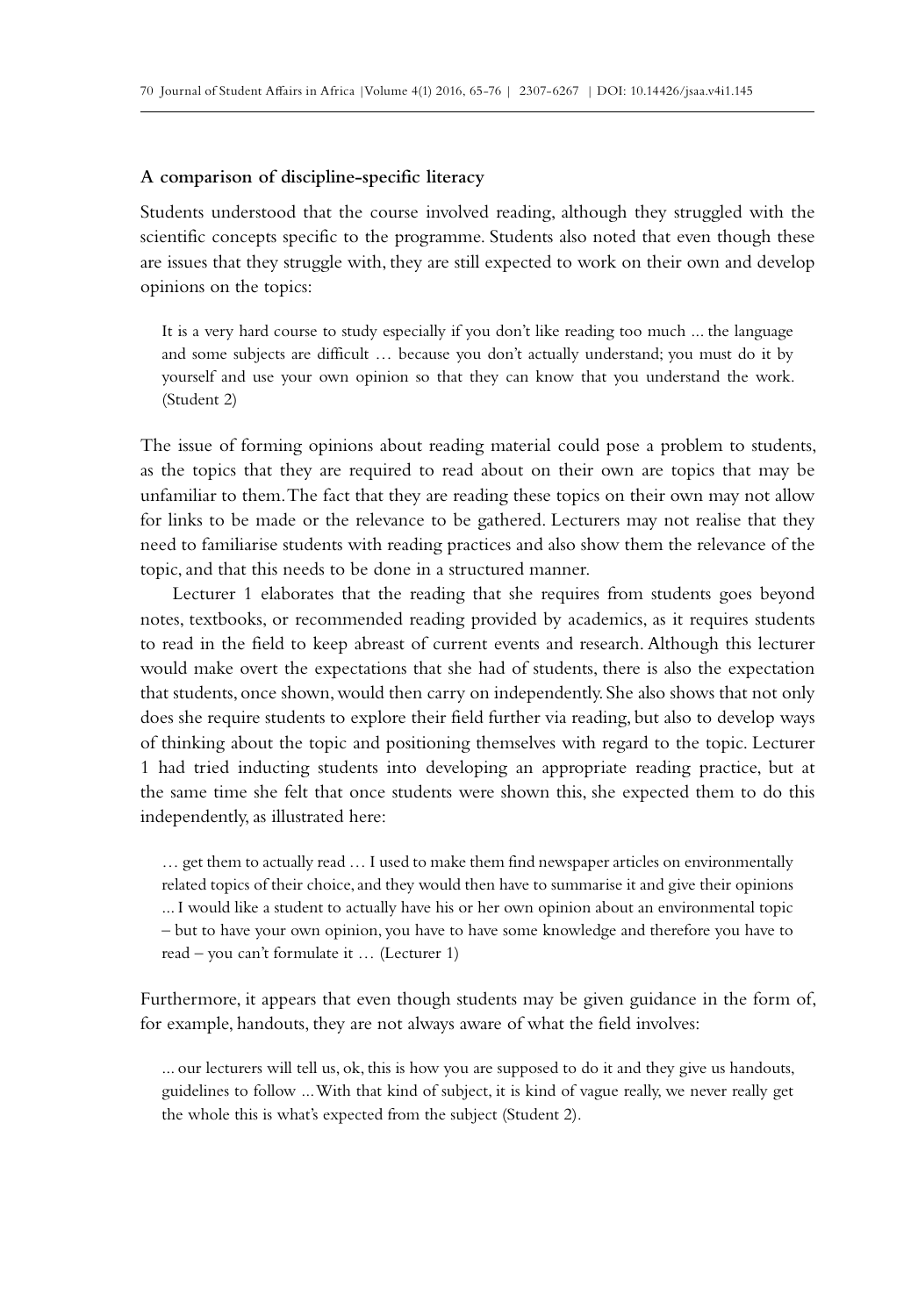#### **A comparison of understanding of the field**

Lecturers were asked to explain their perceptions of Nature Conservation to gauge whether students' choice to pursue studies in the programme were concomitant with what the occupation entailed. They highlighted the fact that the field of Nature Conservation could be divided into conservation, management and specific work practices. The lecturers felt that students were not clear on what the field of study entailed.

Some students expressed a desire to pursue studies in this field because of their "love of animals and plants" and "love of the outdoors". They also expressed a curiosity and desire to learn and discover new things, as well as a love for science. They also felt a sense of social responsibility as they commented on wanting to contribute to the world by developing themselves through studying in the field, as providing a platform to make a change. This was also displayed through a particular understanding of environmental responsibility, for example a desire to "look after plants and animals". However, this is not necessarily what the programme is about, since the role of a nature conservation officer is, according to lecturers, often more concerned with management in order to control animal and plant populations, as well as the impact of human activity on the natural environment:

Nature Conservation is sustainable use. It's not preserving plants and animals. It is sustainable use, i.e. careful use and also conservation. Now preservation means in the strict sense of the word that you don't use it and we definitely use fauna and flora, soil and water for all mankind but also for the good of nature. So, it's not abuse or overuse or exploitation. It's sustainable use. But it goes beyond fauna and flora because it's also soil and water. One can put air in as well, then you have the five components. (Lecturer 3)

Lecturers felt that students did not have a proper understanding of what the programme entailed and only discovered this much later when out in the field. This is perhaps what lecturers need to acknowledge and directly share and engagingly teach to students from the outset.

### *Discussion*

Boughey (2013) has outlined that the concept of discourse is very similar to what has become known as literacy in South Africa, as both concepts cover socially constructed formations of knowledge. Furthermore, discourses are necessarily different between school and higher education institutions as these are different institutions. This is apparent from the mismatches revealed in this study. According to Clark and Linder (2006), students newly entering higher education are often only familiar with an institutional discourse that they have acquired through school and, as such, may feel that replicating previous behaviour and thought in the new discourse is correct.

The areas in which there were more apparent mismatches were across the themes of *literacy*, *attitude to learning*, and *understanding of the field*. In terms of literacy, students knew that they had to display aspects of the literacy practices in higher education, but they did not display them as well as lecturers expected. Lecturers focused on the fact that students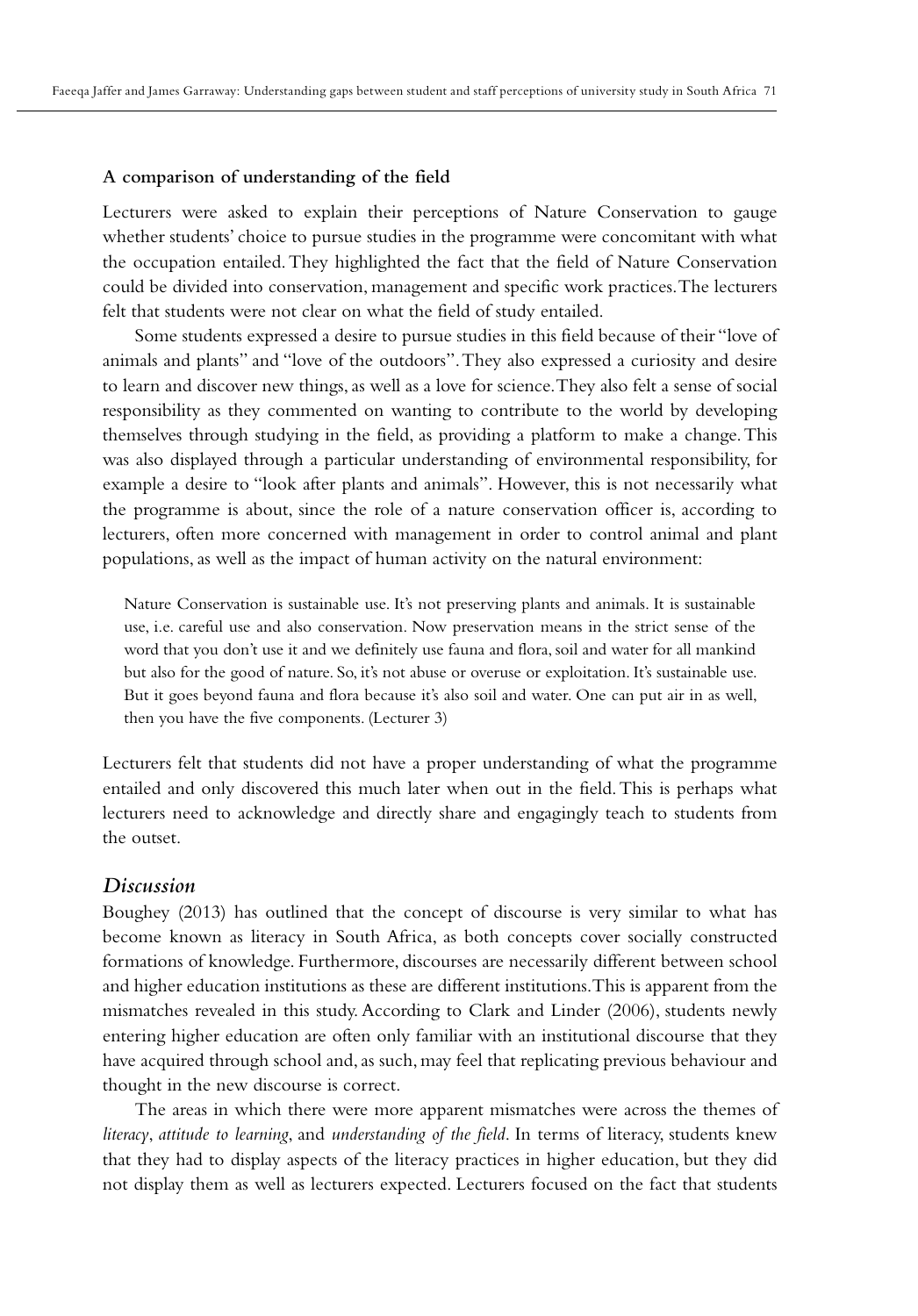did not read enough or lacked a desire to read in the field, especially when it did not form part of lecturers' instruction, which was necessary in order to keep updated about the field. Students stated that taking notes is important but lecturers feel that students do not know how to take notes properly. It may be suggested that students adopt a literacy skills model (Lea & Street, 2006) rather than enculturation to the field of study, which is what lecturers appear to want.

The theme of attitude to learning revealed that students and lecturers had completely different viewpoints. Lecturers were clear on the characteristics they wished students would display, while students were more focused on the fact that higher education required them to commit more of their time to their studies. Lecturers felt that students need to take "initiative" for their own learning or development and, significantly not be overtly passive but take positions and offer opinions. Lecturers felt that students need to be more independent as they would have to work independently in the field. Students were thus expected by lecturers to be more assertive and committed, while students generally felt that having a good attitude to learning meant resisting peer pressure and a focus on studying.

In terms of knowledge of the field, students mainly attached emotive reasons for studying nature conservation whereas lecturers felt that the role of nature conservation involved more than having affinities for flora and fauna, and that students did not fully comprehend what their studies entailed.

### *Concluding remarks*

Addressing the issue of improving the throughput of disadvantaged students involves addressing some of the gaps between students' understandings of university learning and what the university requires of them. Doing this could involve attention from academics to the enculturation model for literacy, in which university and programme practices are understood as distinct from students' prior experiences.

One interesting example of how to teach university discourses overtly in ECP science involves students in conducting home-based experiments with familiar materials and settings, but with a strong focus on scientific methodology, reasoning and argument (Ellery, 2011). Through doing these experiments in a structured and guided manner, Ellery claims that students can be effectively supported in moving between already held discourses to science-based ways of thinking that are appropriate for university study.

However, there are differences, too, in what was referred to as attitudes and knowledge of the field. These may also, in part, fit well with Lea and Street's (2006) enculturation model for literacy and speak to issues of identity as a Nature Conservationist and making meaning within the field of study, or what the authors refer to as academic literacy. The latter can particularly be seen where lecturers expect students to give opinions on conservation issues, a point that students also recognise but are not necessarily able to undertake.

In the more vocational field of Nature Conservation, an example of a task that could support the development of academic literacy can be related to the important course outcome to "demonstrate and apply knowledge of human influence on the ecosystem". Students could, for example, assess how residents in their area affect the ecosystem, whether